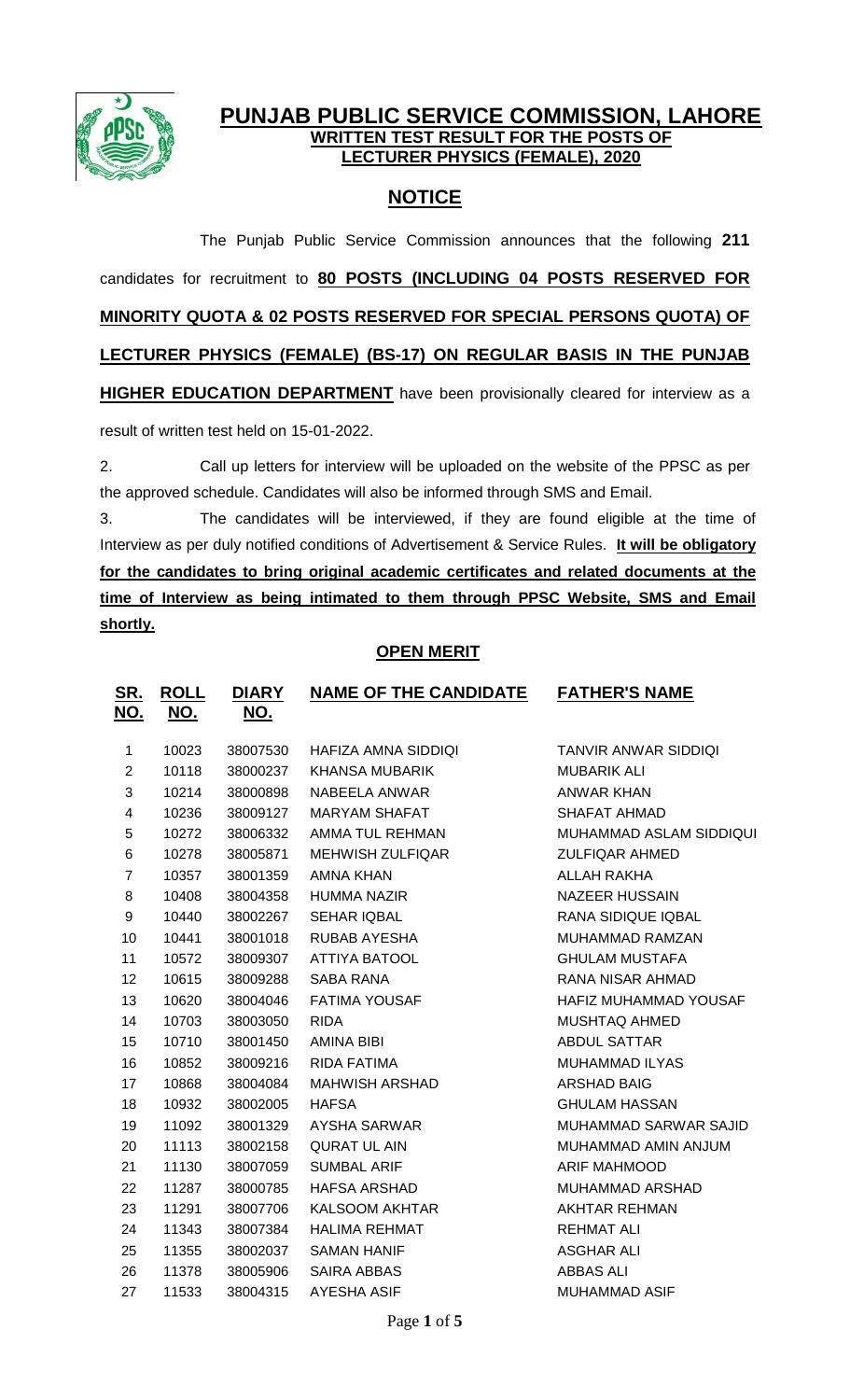| 28 | 11605 | 38002819 | <b>IQRA MAQBOOL</b>         | MAQBOOL AHMED                    |
|----|-------|----------|-----------------------------|----------------------------------|
| 29 | 11667 | 38000365 | RABIA ZAHOOR                | ZAHOOR AHMED MUGHAL              |
| 30 | 11679 | 38000813 | AROOSA MANZOOR              | MANZOOR AHMAD CHURAH             |
| 31 | 11694 | 38001599 | AMRA RIAZ                   | RIAZ AHMAD                       |
| 32 | 11846 | 38009329 | AYESHA SADDIQA              | <b>JAVED IQBAL</b>               |
| 33 | 11877 | 38005312 | IQRA MAQSOOD                | MAQSOOD HUSSAIN                  |
| 34 | 11915 | 38006847 | SAMRAH AMJAD                | MALIK AMJAD IQBAL                |
| 35 | 11948 | 38000216 | <b>ZEBA KHANAM</b>          | <b>ABDUL SATTAR</b>              |
| 36 | 11962 | 38008049 | NOOR UL HUDA QURASHI        | MUHAMMAD IMTIAZ QURASHI          |
| 37 | 11971 | 38007374 | AYESHA AFZAL                | MUHAMMAD AFZAL                   |
| 38 | 12017 | 38005893 | <b>MUSFIRA</b>              | <b>ASGHAR ALI</b>                |
| 39 | 12024 | 38009895 | SANA MUNAWAR                | <b>MUNAWAR HUSSAIN</b>           |
| 40 | 12142 | 38005744 | KANWAL ZAKIR                | <b>ZAKIR HUSSAIN</b>             |
| 41 | 12159 | 38006760 | SUMBAL MUNAWAR              | MUNAWAR HUSSAIN                  |
| 42 | 12258 | 38000671 | AMARA ARIF                  | <b>MUHAMMAD ARIF</b>             |
| 43 | 12298 | 38004848 | <b>HOOR UL AIN HASEEB</b>   | MUHAMMAD HASEEB                  |
| 44 | 12311 | 38009752 | <b>MEMOONA MUJAHID</b>      | <b>MUJAHID ALI</b>               |
| 45 | 12353 | 38001808 | RABIA SHAH                  | <b>MAHBOOB AHMED SHAH</b>        |
| 46 | 12376 | 38004460 | <b>BUSHRA JAMIL</b>         | MUHAMMAD JAMIL                   |
| 47 | 12388 | 38005991 | AMANA ALAM                  | <b>FAIZ ALAM</b>                 |
|    |       |          | ANAM NAZIR                  | NAZIR HUSSAIN BHATTI             |
| 48 | 12411 | 38008240 |                             |                                  |
| 49 | 12412 | 38007035 | GHADAH ABBASI               | NIAZ AHMAD ABBASI<br>JAVED IQBAL |
| 50 | 12460 | 38003491 | AZKA MEHVISH                |                                  |
| 51 | 12490 | 38005018 | SABAHAT SAJJAD              | <b>SAJJAD BAIG</b>               |
| 52 | 12669 | 38008176 | <b>ASMA RIAZ</b>            | <b>MUHAMMAD RIAZ</b>             |
| 53 | 12738 | 38000224 | IQRA AHMED<br>TAMANIA NAEEM | AHMED ALI                        |
| 54 | 12754 | 38008791 |                             | MOHAMMAD NAEEM RANA              |
| 55 | 12802 | 38002405 | ZAHRA MAQBOOL               | MAQBOOL AHMED ANSARI             |
| 56 | 12842 | 38000984 | <b>TASNIM US SABAH</b>      | MUHAMMAD SULEMAN                 |
| 57 | 12851 | 38000730 | NISHA KANWAL                | <b>MUHAMMAD ASHRAF</b>           |
| 58 | 12896 | 38004254 | <b>KAINAAT BIBI</b>         | MUHAMMAD JAMSHAID BAIG           |
| 59 | 12905 | 38005576 | AMATUL SABOOR JAWAID        | NAMAT ULLAH JAWAID               |
| 60 | 12915 | 38008981 | HAFIZA ZAINAB ZAFAR         | ZAFAR IQBAL                      |
| 61 | 12936 | 38005777 | <b>SHAZIA MUNIR</b>         | MUHAMMAD MUNIR KHOKHAR           |
| 62 | 12987 | 38005065 | SAMAN FATIMA                | KHIZAR HAYAT                     |
| 63 | 12998 | 38002523 | HADIA AFZAL                 | MIRZA MUHAMMAD AFZAL             |
| 64 | 13027 | 38000775 | NABILA ATTA                 | ATTA MUHAMMAD                    |
| 65 | 13048 | 38003866 | <b>MAHAK RASHID</b>         | RASHID AHMAD                     |
| 66 | 13106 | 38002115 | SONIA NAZ                   | <b>ARIF HUSSAIN</b>              |
| 67 | 13124 | 38000995 | MUNIBA TUS SABAH            | <b>MUHAMMAD SULEMAN</b>          |
| 68 | 13135 | 38002715 | SANA AFZAL                  | MUHAMMAD AFZAL                   |
| 69 | 13148 | 38008211 | <b>ZARLASHAT PERVEEN</b>    | RAFAQAT HUSSAIN                  |
| 70 | 14005 | 38003297 | <b>MAHWISH NASEER</b>       | NASEER AHMAD                     |
| 71 | 14017 | 38005785 | SANIA ZAHOOR                | ZAHOOR AHMAD                     |
| 72 | 14040 | 38009816 | <b>HINA QAMAR</b>           | <b>QAMAR ALI KHAN</b>            |
| 73 | 14048 | 38000176 | RABIA TANVEER               | SHEIKH TANVEER AHMED             |
| 74 | 14089 | 38005948 | KINZA SHAFAQ                | <b>MUZAFFAR HUSSAIN</b>          |
| 75 | 14107 | 38003172 | <b>TEHMINA BIBI</b>         | ZARDAD KHAN                      |
| 76 | 14128 | 38004849 | <b>TAZIEN KANWAL</b>        | <b>MUHAMMAD RIAZ</b>             |
| 77 | 14133 | 38003411 | MUNEEBA PARVEZ              | PARVEZ AHMAD                     |
| 78 | 14228 | 38007797 | ANSA JAMIL                  | MUHAMMAD JAMIL                   |
| 79 | 14271 | 38007740 | RUSHDA SHARAFAT             | SYED SHARAFAT HUSSAIN SHAH       |
| 80 | 14290 | 38001487 | <b>SEHRISH GUL</b>          | ABDUL RAZAQ                      |
| 81 | 14303 | 38001430 | <b>AYESHA GUL</b>           | ABDUL RAZZAQ                     |
| 82 | 14319 | 38006205 | <b>FARHAT UL AIN</b>        | MUHAMMAD ASHRAF                  |
| 83 | 14338 | 38006661 | SHAFFAQ USMAN ANSARI        | MUHAMMAD USMAN ANSARI            |
| 84 | 14344 | 38003500 | AFIA TAJ                    | TAJ MUHAMMAD                     |
| 85 | 14370 | 38000998 | SYEDAH SANA ZAHRA           | MUSAWWIR HUSSAIN SHAH            |
| 86 | 14387 | 38000495 | AZQA AMIN                   | MUHAMMAD AMIN                    |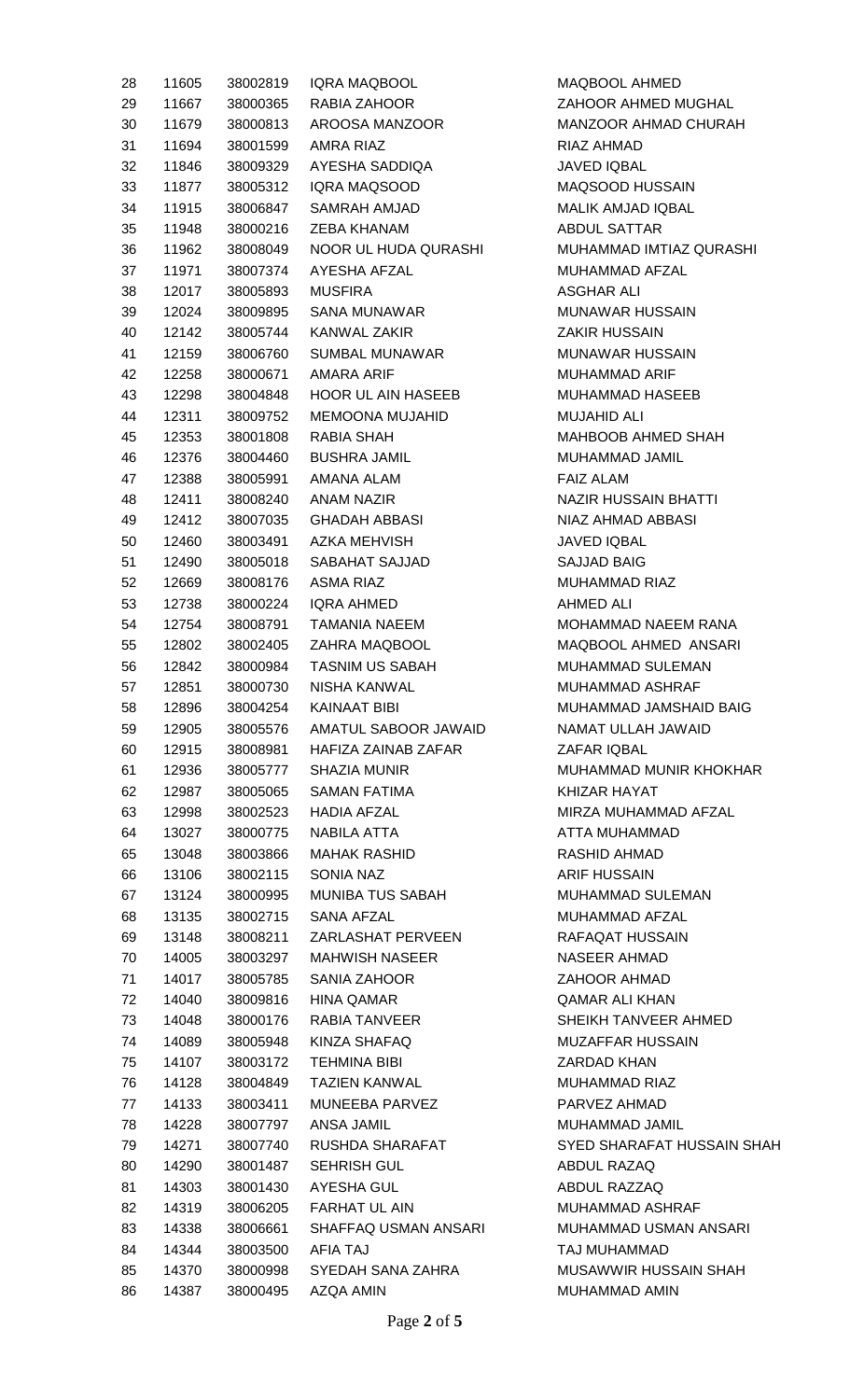| 87  | 14389 | 38002601 | <b>UME-HABIBA</b>       | RIASAT ALI KHAN          |
|-----|-------|----------|-------------------------|--------------------------|
| 88  | 14421 | 38005355 | ANAAM MUSHTAQ           | <b>MUSHTAQ AHMED</b>     |
| 89  | 14519 | 38008993 | SEHRISH ASHRAF          | MUHAMMAD ASHRAF          |
| 90  | 14537 | 38004217 | <b>NADIA KULSOOM</b>    | KHAN MUHAMMAD            |
| 91  | 14573 | 38000489 | <b>ZARMEEN MALIK</b>    | MALIK ABDUL KHALIQ       |
| 92  | 14589 | 38007080 | JAVERIA JAHANGIR        | <b>JAHANGIR AKHTAR</b>   |
| 93  | 14600 | 38005359 | <b>ASMA BATOOL</b>      | <b>MANZOOR AHMED</b>     |
| 94  | 14619 | 38007295 | ARFA ANJUM              | ANJUM SHEHZAD MALIK      |
| 95  | 14628 | 38008498 | <b>SANA SHAHID</b>      | MUHAMMAD SHAHID JAVED    |
| 96  | 14662 | 38007761 | RIMSHA TANVEER          | TANVEER AHMED            |
| 97  | 14695 | 38001015 | <b>FARAH SABBAH</b>     | <b>NASIR IQBAL</b>       |
| 98  | 14721 | 38002653 | <b>SABA SALEEM</b>      | MUHAMMAD SALEEM          |
|     |       |          | <b>KULSOOM UMAR</b>     | SARDAR UMAR KHATAB       |
| 99  | 14736 | 38009946 |                         |                          |
| 100 | 14818 | 38001503 | <b>SAIRA PERVEEN</b>    | ZULFIQAR HUSSAIN         |
| 101 | 14835 | 38008948 | SOBIA AHMED             | AHMED KHAN               |
| 102 | 14882 | 38000084 | <b>MAHZAIB ISRAR</b>    | <b>ISRAR AHMED</b>       |
| 103 | 14902 | 38001041 | <b>ALIA JABEEN</b>      | ABDUL QADIR              |
| 104 | 14907 | 38002825 | IMAAN ALI AKBAR         | MUHAMMAD AKBAR           |
| 105 | 14927 | 38000936 | <b>IRUM TALAT</b>       | <b>TALAT MEHMOOD</b>     |
| 106 | 14945 | 38004167 | TAYYABA EJAZ            | <b>MUHAMMAD EJAZ</b>     |
| 107 | 14963 | 38002572 | SAQIBA JAMIL            | <b>JAMIL AKHTAR</b>      |
| 108 | 14982 | 38008995 | <b>KANEEZ SADIA</b>     | NOOR MUHAMMAD            |
| 109 | 15008 | 38002520 | <b>ASMA MARIAM</b>      | <b>KHALIL AHMED</b>      |
| 110 | 15057 | 38007142 | <b>MARYAM RANI</b>      | <b>SHABBIR HUSSAIN</b>   |
| 111 | 15161 | 38003649 | AYESHA SADAF            | <b>ABDUL MAJEED</b>      |
| 112 | 15299 | 38000518 | KIRAN SALAHUDDIN        | MUHAMMAD SALAHUDDIN      |
| 113 | 15300 | 38000255 | AMINA BIBI              | MUHAMMAD AZAM AWAN       |
| 114 | 15309 | 38006343 | YASMIN BIBI             | <b>ABDUL GHAFFAR</b>     |
| 115 | 15376 | 38007274 | <b>QURAT-UL-AIN ZIA</b> | ZIA UD DIN               |
| 116 | 15377 | 38004285 | <b>MUNEEBA RASHEED</b>  | RASHEED AHMED            |
| 117 | 15458 | 38008380 | <b>ARFAH ISHTIAQ</b>    | SYED EJAZ AHSEN HASHMI   |
| 118 | 15490 | 38008642 | SONIA KANWAL            | <b>HAZRAT NOOR</b>       |
| 119 | 15500 | 38000914 | NAZMA BANO              | NADEEM ULLAH             |
| 120 | 15509 | 38000028 | <b>SUMRA SABA</b>       | ASHFAQ • AHMAD KIANI     |
| 121 | 15523 | 38009785 | SADIA RAFI              | RAFIULLAH KHAN           |
| 122 | 15608 | 38000178 | NOSHEEN MEHRBAN         | <b>MEHRBAN HUSSAIN</b>   |
| 123 | 15621 | 38004211 | <b>MAHREEN GUL</b>      | <b>GUL ANDAM BAIG</b>    |
| 124 | 15647 | 38004332 | <b>MUBASHRA YOUNUS</b>  | MUHAMMAD YOUNUS          |
| 125 |       |          | <b>SUNDAS NAYAB</b>     | <b>KHALID PERVAIZ</b>    |
|     | 15648 | 38005663 |                         |                          |
| 126 | 16142 | 38000528 | <b>PERVEEN BIBI</b>     | ALLAH BAKHSH             |
| 127 | 16178 | 38006864 | NAGEEN SANA             | <b>QAZI BASHIR AHMAD</b> |
| 128 | 16240 | 38001316 | SUMAIRA SHIFA ALI       | SHIFA ALI                |
| 129 | 16332 | 38003833 | FAKHIRA MAHMOOD         | MAHMOOD UL HASSAN        |
| 130 | 16359 | 38003348 | AFZA RAO                | RAO MARAJ AHMED          |
| 131 | 16362 | 38004008 | <b>JAVERIA RASOOL</b>   | FIAZ AHMAD               |
| 132 | 16455 | 38000599 | SANIA FAZAL             | <b>FAZAL HUSSAIN</b>     |
| 133 | 16579 | 38001916 | <b>FATIMA JAVED</b>     | <b>JAVED AKHTAR</b>      |
| 134 | 16587 | 38000793 | <b>BUSHRA AKBAR</b>     | MUHAMMAD AKBAR BHATTI    |
| 135 | 16629 | 38002749 | AMINA MEHMOOD           | KHALID MEHMOOD ASI       |
| 136 | 16723 | 38002240 | NIGHAT HAMEED           | ABDUL HAMEED             |
| 137 | 17084 | 38002300 | ROFIA AZIZ              | ALLAH BAKHSH             |
| 138 | 17102 | 38001514 | AYESHA                  | <b>TARIQ ALI</b>         |
| 139 | 17106 | 38000647 | SONIA FAYYAZ            | FAYYAZ HUSSAIN SHAH      |
| 140 | 17280 | 38002780 | <b>MISBAH NOREEN</b>    | <b>MUHAMMAD SHARIF</b>   |
| 141 | 17531 | 38003481 | <b>SHAKEELA KOUSR</b>   | NOOR MUHAMMAD            |
| 142 | 18022 | 38001752 | RABIA AHMAD YAR         | AHMAD YAR                |
| 143 | 18131 | 38002900 | SONAINA YASIR           | <b>GHULAM HUSSAIN</b>    |
| 144 | 18173 | 38002278 | <b>MAHWISH TANVEER</b>  | <b>TANVEER AHMAD</b>     |
| 145 | 18279 | 38008936 | ATFA RAHEEM             | HAJI JAVED SHAHBAZ       |
|     |       |          |                         |                          |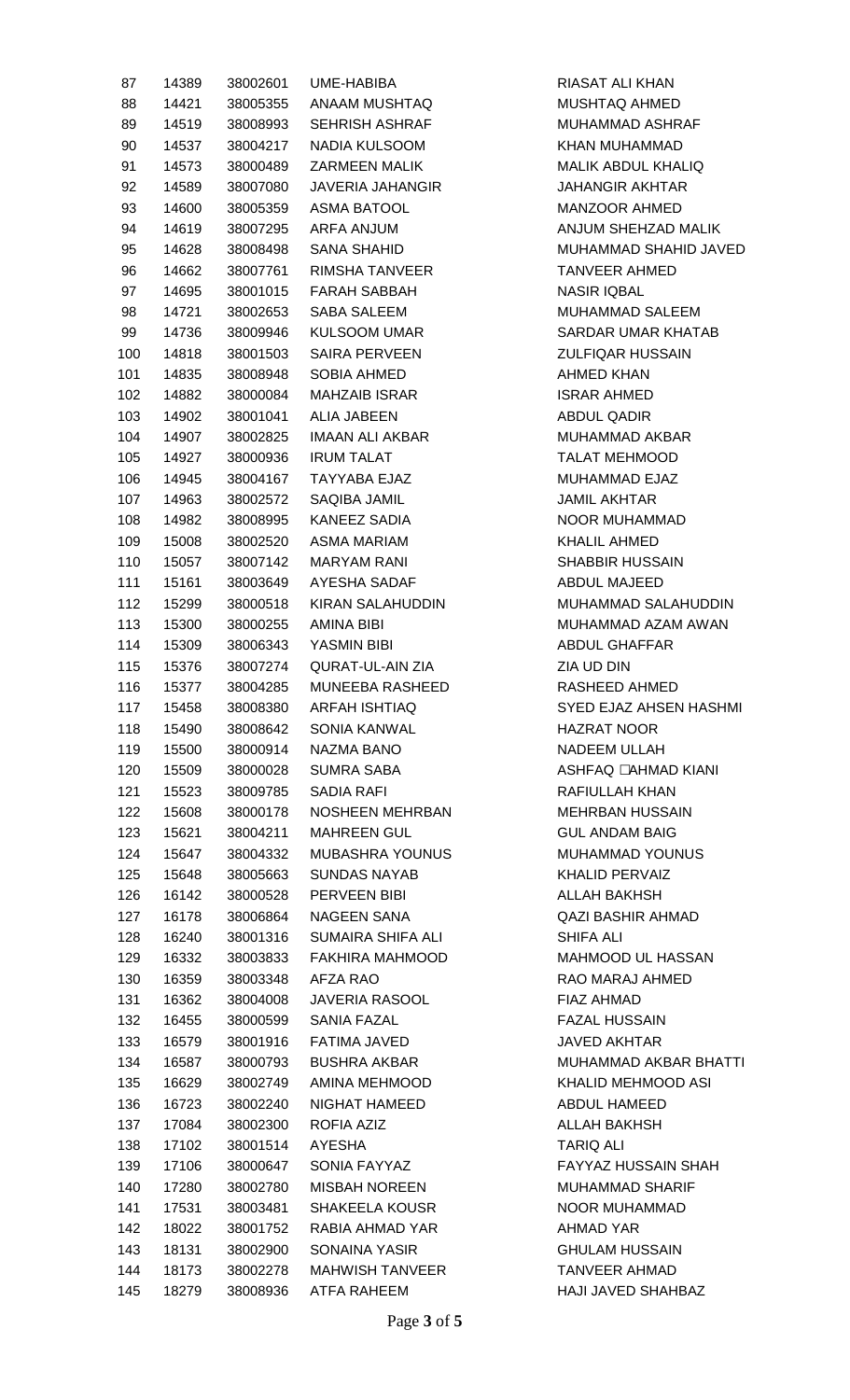| 146 | 18287 | 38001246 | QURAT UL AIN           | <b>MUHAMMAD QAISER</b>    |
|-----|-------|----------|------------------------|---------------------------|
| 147 | 18352 | 38000264 | SADAF MUBEEN           | RIAZ AHMAD SHAHID         |
| 148 | 18353 | 38001214 | HAFIZA BUSHRA HUSSAIN  | <b>KHADAM HUSSAIN</b>     |
| 149 | 18446 | 38007168 | LARAIB ABID            | <b>ABID MEHMOOD</b>       |
| 150 | 18458 | 38001393 | <b>MISBAH IDREES</b>   | <b>MUHAMMAD IDREES</b>    |
| 151 | 18492 | 38001971 | SWERA ASIF             | <b>MUHAMMAD ASIF</b>      |
| 152 | 18573 | 38004606 | SANA IQBAL             | MUHAMMAD IQBAL REHMANI    |
| 153 | 18613 | 38004293 | AALIA PARVEEN          | MAQSOOD AHMAD             |
| 154 | 18694 | 38000352 | KOUSAR JAVAID          | <b>JAVAID RAHIM</b>       |
| 155 | 18847 | 38000443 | <b>RUBINA KOUSAR</b>   | MUHAMMAD RAFIQUE          |
| 156 | 18875 | 38006075 | ASMA RIAZ              | <b>RIAZ HUSSAIN</b>       |
| 157 | 18925 | 38001201 | MOZAMAL HABIB          | <b>HABIB U ALLAH</b>      |
| 158 | 18932 | 38006135 | TAYYABA AHMAD          | ABDUL RAUF BASHIR         |
| 159 | 18971 | 38003753 | SAHER TARIQ            | <b>TARIQ JAVID</b>        |
| 160 | 19023 | 38008025 | SAIMA ASGHAR           | MUHAMMAD ASGHAR           |
| 161 | 20059 | 38005642 | ROBINA NAZ             | MUHAMMAD SALEEM           |
| 162 | 20110 | 38003091 | SAHRISH BUKHT          | MUHAMMAD ARIF             |
| 163 | 20135 | 38003016 | MARRIAM ZULFIQAR       | <b>ZULFIQAR ALI</b>       |
|     | 20213 | 38002207 | SABEEN NASIR           | NASRULLAH ARRAIN          |
| 164 |       |          |                        |                           |
| 165 | 20280 | 38003744 | TAHIRA BATOOL          | <b>SHAFIQ AHMAD</b>       |
| 166 | 21015 | 38007156 | FAREEDA                | MUHAMMAD ZAHEER           |
| 167 | 21036 | 38009790 | SARA WAQAR             | <b>WAQAR ASGHAR</b>       |
| 168 | 21356 | 38005006 | JAZIA MUNAWAR          | <b>MUNAWAR HUSSAIN</b>    |
| 169 | 21365 | 38007643 | AYESHA ISRAR           | <b>ISRAR AHMED BHATTI</b> |
| 170 | 21394 | 38007382 | KINZA BUKHARI          | SYED JAVED SALEEM         |
| 171 | 21395 | 38003311 | <b>MEHVISH AMIN</b>    | MUHAMMAD AMIN             |
| 172 | 21473 | 38007455 | MEHWISH KANWAL         | <b>IJAZ HUSSAIN</b>       |
| 173 | 21538 | 38000727 | ASMA ASLAM             | MUHAMMAD ASLAM            |
| 174 | 21595 | 38001985 | <b>SURIYA BIBI</b>     | AHMAD ALI                 |
| 175 | 21601 | 38007148 | UZMA MALIK             | <b>TALIB JAVEED</b>       |
| 176 | 21717 |          | 38002745 BUSHRA SAFDAR | SAFDAR ALI                |
| 177 | 21812 | 38002589 | SADIA MUNAWAR          | <b>MUNAWAR HUSSAIN</b>    |
| 178 | 21909 | 38001285 | SANIA LATIF            | MUHAMMAD LATIF AWAN       |
| 179 | 21964 | 38001354 | MARIA SHAHZADI         | MUHAMMAD ASLAM            |
| 180 | 21967 | 38003095 | TAYABA ASGHAR          | ASGHAR ALI                |
| 181 | 21970 | 38003440 | SIDRA BIBI             | <b>HAQ NAWAZ</b>          |
| 182 | 22091 | 38001665 | MAIDA ANUM             | <b>JAFER HUSSAIN</b>      |
| 183 | 22135 | 38001204 | <b>SAMAN FATIMA</b>    | <b>GHULAM HUSSAIN</b>     |
| 184 | 22200 | 38003373 | MADIHA ABDUL SATTAR    | ABDUL SATTAR              |
| 185 | 22204 | 38001102 | JAVERIA RAUF           | ABDUL RAUF                |
| 186 | 22212 | 38001507 | <b>AMMARA MALIK</b>    | MUHAMMAD AKHTAR           |
| 187 | 22272 | 38005560 | HUMA MUSHTAQ           | MUSHTAQ AHMAD             |
| 188 | 22398 | 38001306 | RAFFIA KARIM           | ABDUL KARIM               |
| 189 | 22441 | 38009586 | AYESHA DILBAR          | DILBAR HUSSAIN            |
| 190 | 22449 | 38007279 | <b>FAZEELAT HANIF</b>  | MUHAMMAD HANIF            |
| 191 | 22504 | 38001029 | ALINA SALEEM           | M SALEEM                  |
| 192 | 22540 | 38004111 | MISBAH MAJEED          | MUHAMMAD JAFAR SADIQ      |
| 193 | 22544 | 38000989 | HUMERA TABASSUM        | HAJI MUNAWAR HUSSAIN      |
| 194 | 22583 | 38002174 | <b>ZUNAIRA FIRDOAS</b> | MUHAMMAD ASHRAF           |
| 195 | 23010 | 38005668 | MARYAM YASMEEN         | MUHAMMAD SAJID NADEEM     |
| 196 | 23081 | 38005168 | <b>HAFSA YASMEEN</b>   | MUHAMMAD LATIF NAEEM      |
| 197 | 23134 | 38004449 | ISHRAT FATIMA          | KARAM DAD KHAN            |
| 198 | 23136 | 38007517 | SAMINA ASLAM           | MIRZA MUHAMMAD ASLAM      |
| 199 | 23180 | 38000341 | ASMA KOUSAR            | MUHAMMAD FIAZ             |
| 200 | 23218 | 38001658 | HIRA KHAN              | KHAN MUHAMMAD             |
| 201 | 23242 | 38005143 | ALEENA ARSHAD          | NASEEM ARSHAD             |
| 202 | 23244 | 38008006 | MUTAYYAB AFREEN        | <b>MAULA BUKHSH</b>       |
| 203 | 23264 | 38001856 | MUNEEBA ISHTIAQ        | <b>ISHTIAQ AHMED</b>      |
| 204 | 23267 | 38000658 | <b>ASIYA PERVEEN</b>   | <b>ORANG ZAIB</b>         |
|     |       |          |                        |                           |